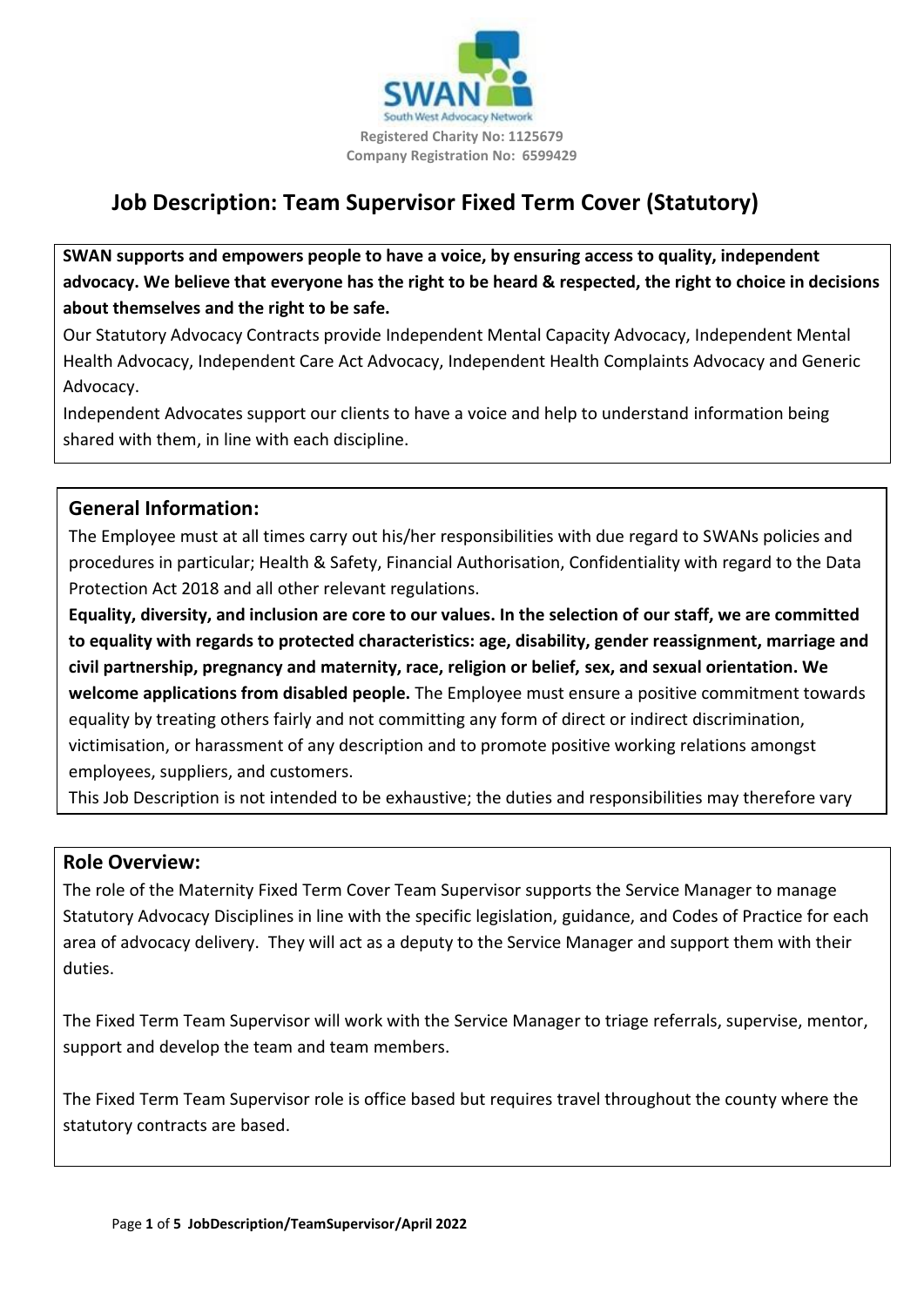

# **Reporting to:**

The Fixed Term Team Supervisor reports to the Service Manager

# **Direct Reports:**

Supervising Advocates, Advocates, trainee Advocates, Volunteers

## **Duties & Responsibilities:**

- Work as part of a team to provide outcome focussed, person directed emotional & practical support and advocacy as outlined in the service specification and in line with relevant legislation, regulations, Codes of Practice, and internal policy & procedure
- Promote self-advocacy as a strategy to build confidence and independence
- Triage new referrals within contractual timescales and allocate cases to Independent Advocates
- Induct, train, supervise and support Independent Advocates
- Work with the Advocacy Support Team to ensure effective processing of new referrals
- Liaises with the Training Manager as necessary to arrange and facilitate individual and group peer support sessions for the Advocacy Team and facilitate best practice sharing meetings
- Arrange and facilitate team meetings as required
- Ensure all relevant clients have clearly understood the advocacy agreement, boundaries of advocacy including the need to be issue specific, and end the advocacy case at an appropriate time
- Liaise, communicate, and negotiate effectively with a wide range of people
- Promote the rights, equality, diversity and needs of all by ensuring they are respected and valued as individuals
- Identify risks in delivering the service and ensure compliance with risk management procedures.
- Understand the relevant legislation, Codes of Practice, and all organisational procedures in relation to safeguarding, including the need for timely and accurate reporting
- Understand individual responsibility for organisational and personal health and safety
- Ensure accurate recording and reporting of all data including team time recording
- Commitment to training and continual personal development
- Support the Service Manager with contract reporting and administration duties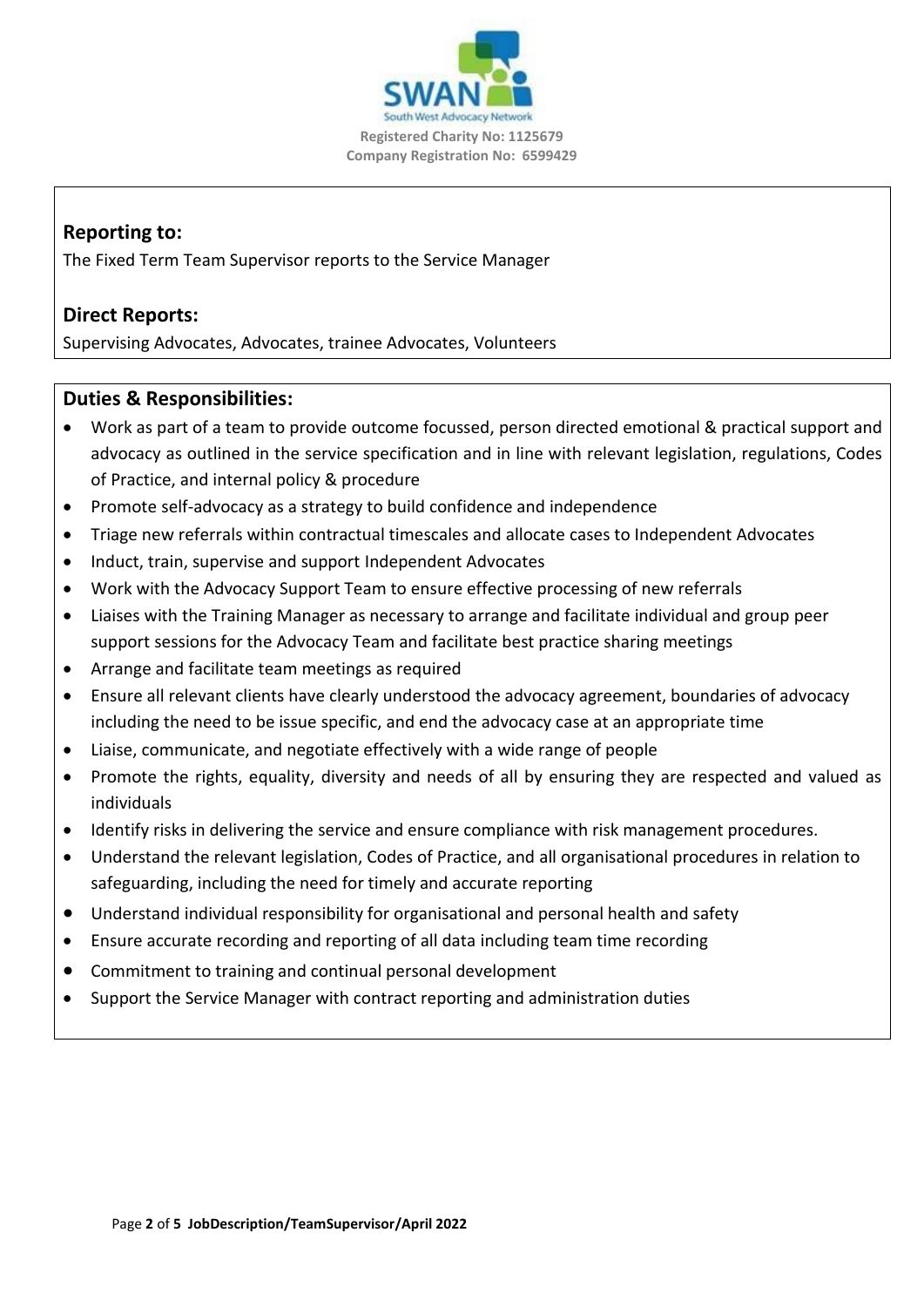

# **Person Specification: Team Supervisor Fixed Term Cover (Statutory)**

## **Qualifications Needed**

- Diploma in Independent Advocacy Qualification (City & Guilds level 4), or willing to work towards
- Level 3 Management Qualification, or willing to work towards

# **Experience and knowledge crucial for the role:**

- Working with people who are described as vulnerable, or who have additional support needs.
- Communication suitable for a wide variety of people, some of whom may have learning disabilities, physical disabilities, mental health issues or have been assessed as lacking capacity
- Managing work time and work priorities, managing pressure, and delivering on deadlines
- Working individually but acknowledging the importance of being part of a team
- A commitment to the belief that everyone has a right to be heard, have choice and control, to be safe from harm and to live the life they choose
- Knowledge of the Acts governing best practice: Care Act, Mental Capacity Act and Mental Health Act
- Experience of providing supervision, and developing staff members in Social Care

## **Desirable experience:**

- Experience of delivering Independent Advocacy
- Experience of facilitating team and/or client meetings
- Experience of producing reports, managing, and analysing data

## **Other**

The post is subject to 2 references including previous employer, evidence of right to work in the UK, an enhanced DBS check and police vetting.

The post is a Fixed Term Contract to cover Maternity Leave for up to 12months duration.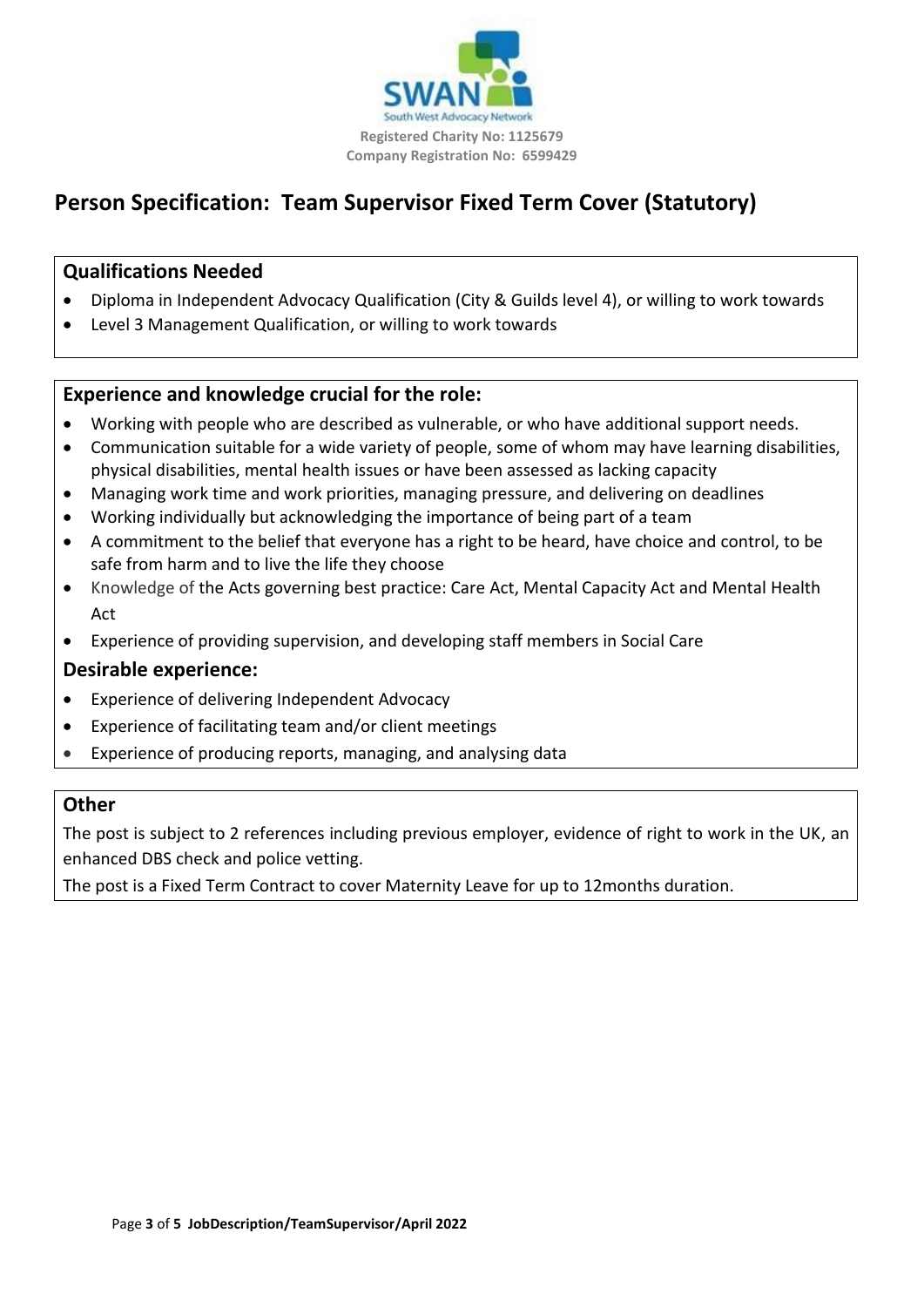

# **Skills and Attributes Needed**

The Fixed term Team Supervisor will be expected to uphold the organisation's principles and values and to contribute towards building and maintaining a culture of trust and personal responsibility through their behaviours. The attributes needed to succeed and contribute to the organisation's culture are as follows:

### **Communication skills**

- Ability to adapt communication style depending on audience
- Able to manage group interaction
- Communicates well on a 1-2-1 basis using different questioning and listening skills
- Seeks and interprets information accurately
- Understands instructions

### **Decision making**

- Able to make decisions which are consistent
- Able to consider a variety of alternatives before making a decision
- Takes personal responsibility for all decisions
- Supports collaborative decision making

#### **Teamwork**

- Inclusive of others by allowing suggestions for the service, sharing information and -solutions
- Encourages team co-operation
- Pro-actively supports others
- Makes positive suggestions to encourage commitment from others

### **Personal Responsibility**

- Takes personal responsibility for own performance
- Perseveres to achieve individual and team goals
- Proactively plans for self and others
- Recognises own development needs

#### **Client Focus**

- Understands and is sensitive to clients' wants and needs
- Able to act on client needs, issues, and complaints
- Uses good judgement when dealing with clients
- Monitors and follows up corrective action
- Works to improve client satisfaction